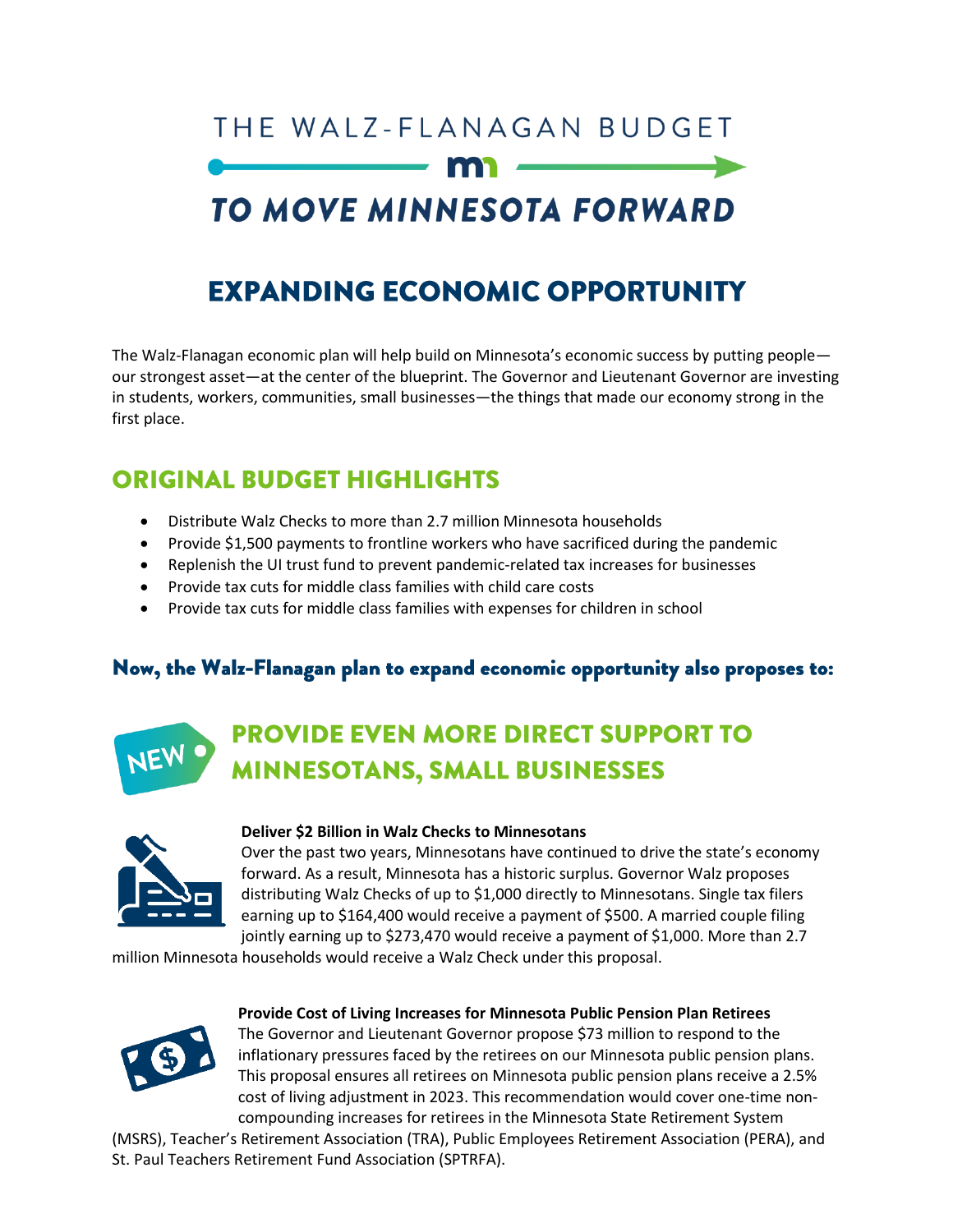

#### **Revitalize Minnesota's Main Streets**

Strong economic corridors are at the heart of healthy communities, and main streets and commercial corridors across the state have unmet economic redevelopment needs. The Governor and Lieutenant Governor recommend investing \$20 million in the Main Street Economic Revitalization program to support those unmet needs. The Main Street Economic Revitalization program will continue providing funding to help

communities recover from natural disasters, major economic disruptions, widespread arson, civil unrest, and COVID-19 pandemic impacts on travel, tourism, and accommodation. This program drives substantial private investment into these redevelopment projects, multiplying the public investment. The Main Street Revitalization program awards funding to nonprofit and foundation partners, giving them a unique opportunity to lead redevelopment efforts in their communities. These investments will create jobs and energize economic revitalization across Minnesota.



#### **Support Small Business Partnership Grants**

Small businesses need ongoing support to recover from pandemic disruptions, and to further an equitable economic recovery, the Governor and Lieutenant Governor recommend an additional investment in the Small Business Partnership grants. This program will allow nonprofits to provide business development and technical assistance services to even more Black, Indigenous, and People of Color small

business owners and entrepreneurs throughout the state.



#### **Provide Economic Relief to Building and Construction Trade Licensees**

The Governor and Lieutenant Governor propose a two-year fee holiday for building and construction trade license fees charged by the Construction Codes and Licensing Division (CCLD) at the Department of Labor and Industry. This fee holiday would provide economic relief to 79,170 construction-related licensees who renew or obtain a new professional license with the department. A proposed \$3.4 million in

fiscal year 2023 and \$4.5 million in fiscal year 2024 from the general fund would backfill lost revenues to the Construction Codes Fund.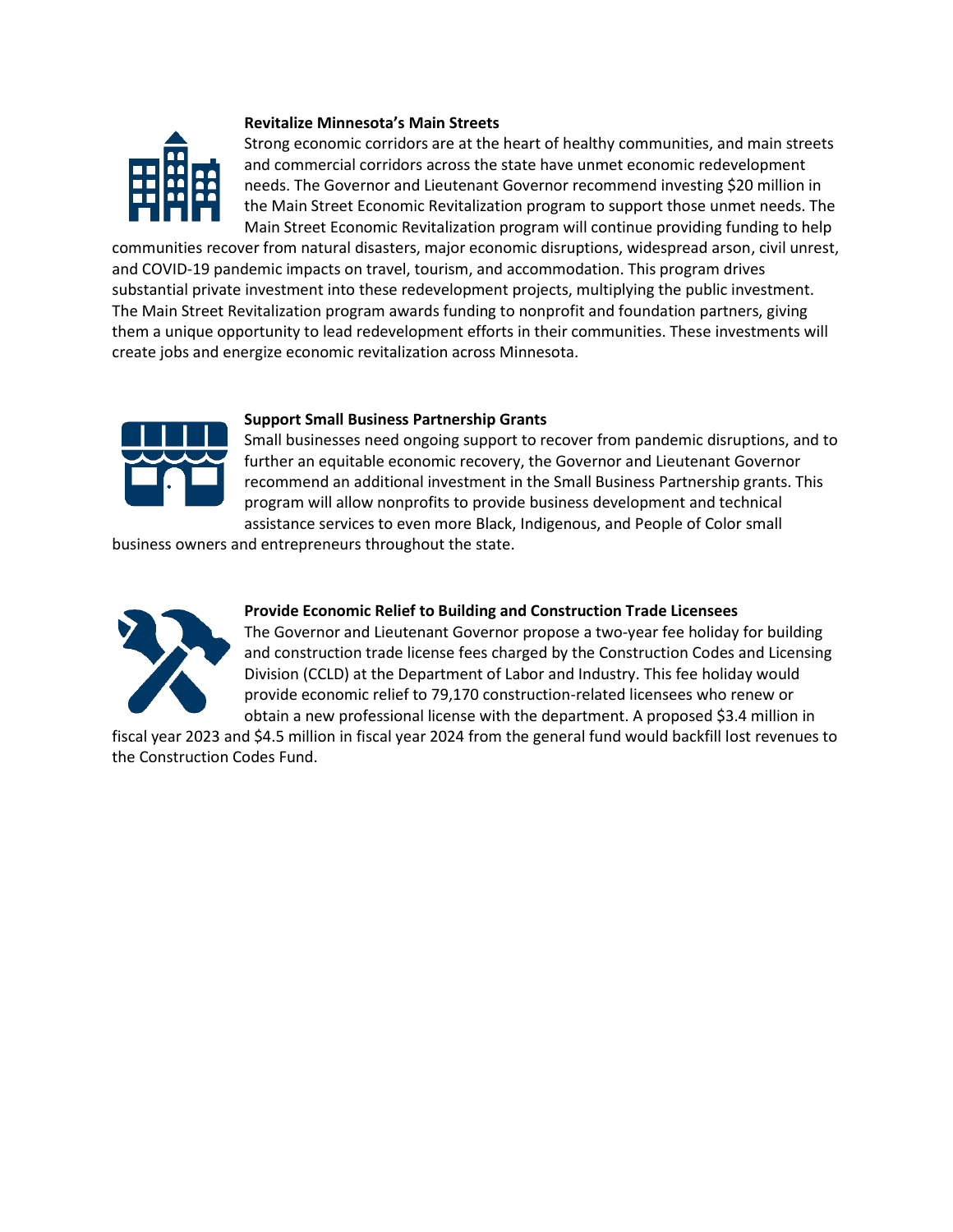## **PROTECTING HEALTH AND SAFETY**

Governor Walz and Lieutenant Governor Flanagan are protecting Minnesotans' health and safety by managing the COVID-19 pandemic and putting a stop to crime and gun violence. The Governor and Lieutenant Governor are also thinking long-term and expanding access affordable, high-quality health care, providing health care for all kids, taking steps to ensure every Minnesotan has access to a safe and affordable place to call home, and combating climate change to protect our state for generations into the future. As a veteran of the Minnesota National Guard, Governor Walz knows the importance of protecting the health and safety of those who raise their hand to serve, which is why his budget makes significant investments to support our veterans, first responders, and peace officers.

### **ORIGINAL BUDGET HIGHLIGHTS**

- Provide \$300 million to cities, counties, and tribes to meet local public safety needs
- Invest \$15 million in Minnesota's community-based crime prevention grants to reduce crime
- Implement the safe and responsible legalization of cannabis for adult-use in Minnesota
- Establish a MinnesotaCare buy-in to create an affordable insurance option for all Minnesotans
- Stabilize affordable housing with a \$100 million investment to improve existing housing

### Now, the Walz-Flanagan plan to protect Minnesotans' health and safety also proposes to:

#### **REDUCE CRIME AND INCREASE COMMUNITY** NEV **TRUST**



#### **Modernize Minnesota State Patrol's Helicopter Fleet**

The Governor and Lieutenant Governor propose funding to purchase a new helicopter for the Minnesota State Patrol. The new helicopter will replace one of the State Patrol's aging helicopters, which has become maintenance intensive. The new helicopter will have a twin engine to make it safer and faster; an ability to lift with a hoist, offering more capabilities in differing terrains and dark lighting conditions; and

an ability to fly 2,000 feet higher, allowing for less noise on the ground. Investing in an updated helicopter will allow the Minnesota State Patrol to increase the level of service it provides to local agencies while preserving the safety of the motoring public and law enforcement officers.



#### **Build Advanced Cybersecurity Tools**

The Walz-Flanagan budget recommends \$21 million over three years in sophisticated cybersecurity defense layers that would enable the State of Minnesota to protect the systems that Minnesotans rely upon and better guard against increasing and evolving cyber threats stemming from geopolitical events or other malicious actors. Many of the most vulnerable Minnesotans are impacted by a disruption to government

services. Protecting the availability and integrity of those services becomes even more critical as state government continues to deliver digital services to meet Minnesotans where they are. Sophisticated tools that build upon layers of defense will allow us to protect technology, ensure the identity of users of systems, and quickly detect and respond to threats – safeguarding state services for Minnesotans.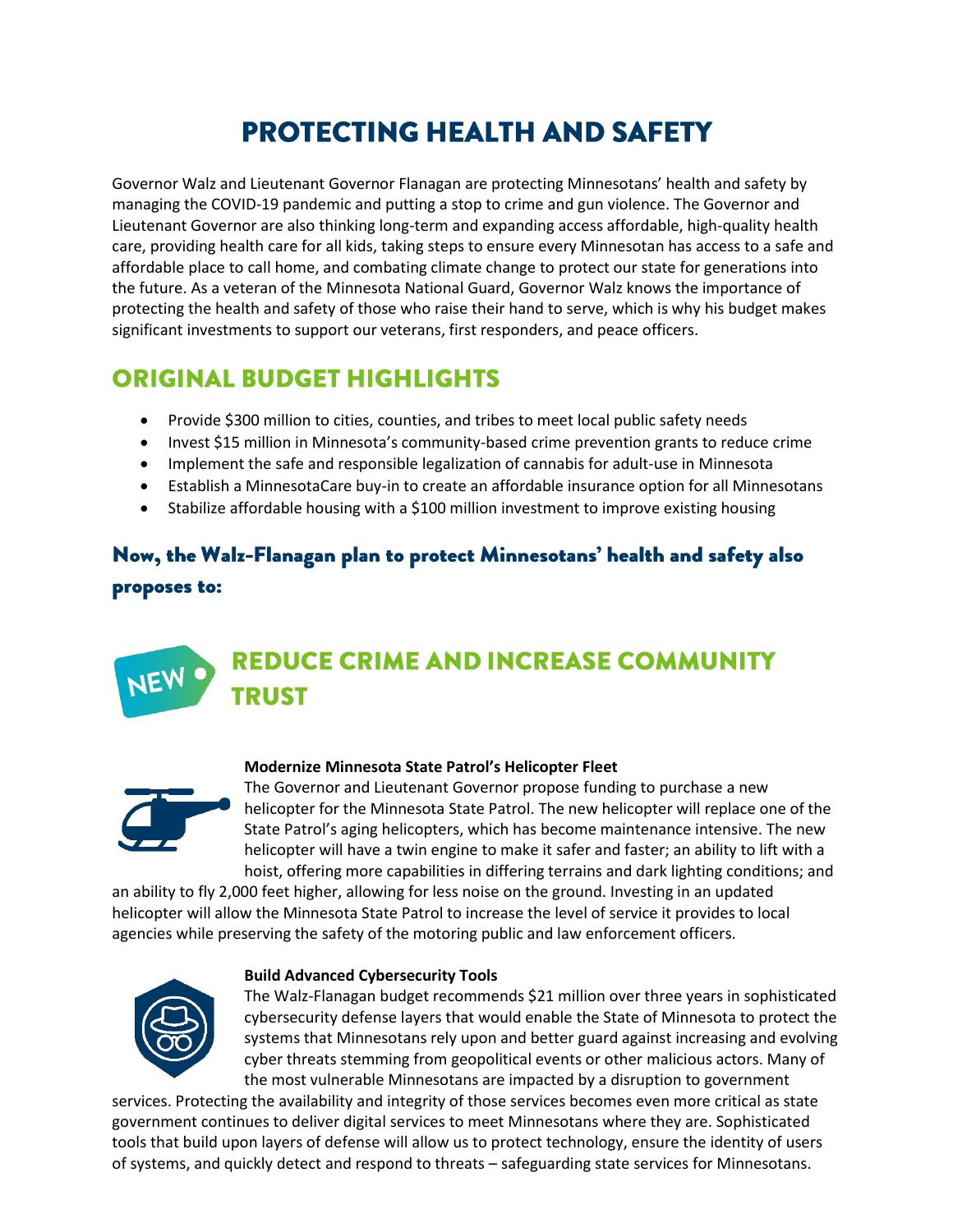

#### **Maintain the Core Operations of Minnesota's Courts**

A well-running and fair judiciary is essential to ensuring public safety in Minnesota. The Governor and Lieutenant Governor's revised budget includes \$44 million in additional funding over three years for the Minnesota Judicial Branch. This funding is on top of \$66 million in the Governor's original budget recommendations. The funding will help the courts maintain staffing by providing compensation increases, advance

cyber security measures, and close budget deficits.



#### **Reduce Crime Through Data-Driven Approaches**

The Governor's bipartisan Council on Justice Reinvestment is part of a data-driven approach to improve public safety, reduce corrections and related criminal justice spending, and reinvest savings in strategies that can decrease crime and reduce recidivism. The council is composed of bipartisan representatives from all three branches of government, county leadership, a representative of tribes in Minnesota,

and key criminal justice stakeholders from both Greater Minnesota and the Twin Cities metropolitan area. The Governor and Lieutenant Governor's budget fully funds the recommendations of the Justice Reinvestment Initiative to implement evidence-based practices and more equitably resource Minnesota's supervision and probation systems, including behavioral health and other communitybased services.

## **EXPAND ACCESS TO HIGH-QUALITY, AFFORDABLE HEALTH CARE**



#### **Transform Minnesota's Public Health System**

The Governor and Lieutenant Governor recommend an investment of \$70.5 million over three years in the state, local, and tribal governmental public health system. This funding would help the public health system carry out its foundational public health responsibilities, including having the skills and resources needed to prevent and control infectious diseases, address environmental health threats, improve the

health of communities, and improve access to health care services.

Public health protection should not be based on where you live. State, local, and tribal public health departments have a unique responsibility in diagnosing, preventing, and responding to public health challenges. The Governor and Lieutenant Governor believe now is the time to make our public health system work better for all communities.

#### **Expand Minnesota's Health Care Workforce**

According to data from the Minnesota Department of Employment and Economic Development, nursing assistants are the sixth highest in-demand job in the state. This need has only been exacerbated by the pandemic. The Governor and Lieutenant Governor propose continuing the state's successful program to train eligible students to become certified nursing assistants (CNAs), which is currently being funded with

ARP dollars. The initiative offers resources and support to those pursuing a CNA credential from the first day of class to the first day on the job. This includes covering costs for tuition, fees, and materials. The proposal will recruit and train approximately 3,000 CNAs each year.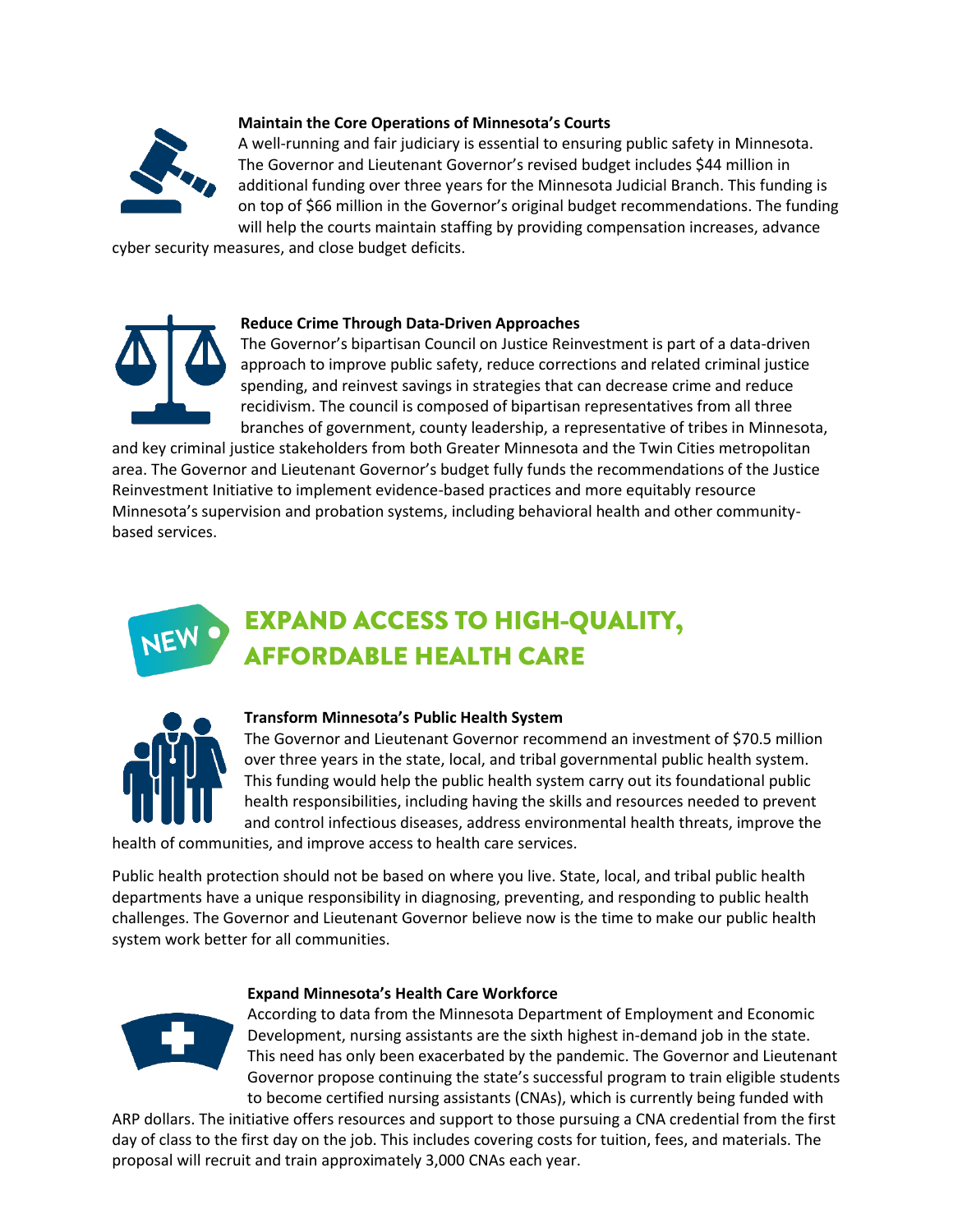

#### **Revitalize Minnesota's Caregiver and Behavioral Health Workforce**

The Governor and Lieutenant Governor's revised budget includes an additional investment of \$153 million over three years, for a total investment of more than \$268 million over three years, to recruit and retain frontline workers who provide essential care for people with disabilities, older adults, people with behavioral health needs, and people experiencing homelessness. Critical workforce shortages in these sectors

have deepened during the pandemic and pose a threat to the health, independence, and stability of Minnesotans who rely on these vital services and supports.

The investment from the Walz-Flanagan Administration will help bolster worker recruitment and retention by increasing pay for personal care assistants; funding workforce incentives such as bonus payments, tuition reimbursement, and child care grants; expanding the behavioral health peer support workforce; and providing workforce grants to mental health and substance abuse organizations. These resources will support frontline workers and the people who rely on the life-sustaining services they provide.



#### **Reduce Fees for Medical Cannabis Patients**

The Governor and Lieutenant Governor recommend reducing the yearly fee charged to medical cannabis patients to \$40, down from the \$200 per year currently required in statute for most patients. This change would improve Minnesotans' access to the medical cannabis program while leaving the Department of Health the necessary resources for the work of the Office of Medical Cannabis.

## **ENSURE EVERY MINNESOTAN HAS A SAFE PLACE TO STAY**

#### **Increase Investment in Emergency Shelter Services**

With the pandemic causing more people to experience homelessness as shelter staffing shortfalls worsen, Minnesota's emergency safety net is operating under extreme pressure. The Walz-Flanagan revised proposal will reverse decades of underinvestment in these services by providing \$20 million in additional funding—for an overall investment of \$115 million over three years—for badly needed resources to

emergency shelter services statewide. New shelter beds, safety improvements and enhanced services and staffing levels will lead to better outcomes for Minnesotans who experience homelessness.